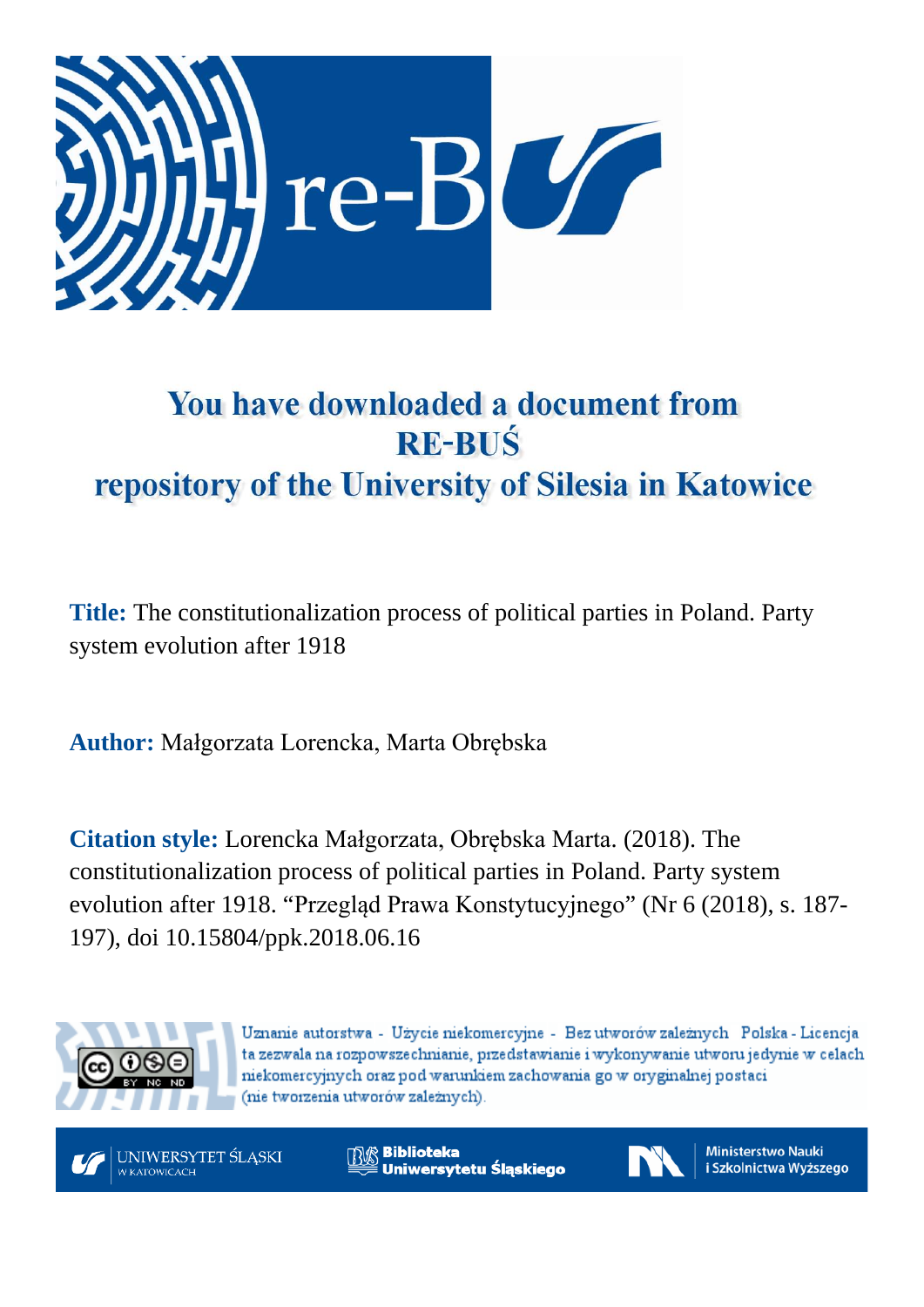Przegląd Prawa Konstytucyjnego -----ISSN 2082-1212----- DOI 10.15804/ppk.2018.06.16 -----Nr 6 (46)/2018-----

## **Małgorzata Lorencka**<sup>1</sup> **Marta Obrębska**<sup>2</sup>

# **The constitutionalization process of political parties in Poland. Party system evolution after 1918**

**Keywords**: political parties, Poland, constitutionalization, party system **Słowa kluczowe**: partie polityczne, Polska, konstytucjonalizacja, system partyjny

#### **Abstract**

This article analyzes the constitutionalization process of political parties in Poland and the evolution of party system in the years 1918–2018. It is an analysis of political parties in Poland that draws on political science methods and legal studies methodology.

We use a concept by Heinrich Triepel, who constructed a four-phases model of relations between parties and the state. The phases are: the abatement of parties (Stadium der Bekämpfung), the ignoring of parties (Stadium der Ignorierung), acknowledgement and legalization (Periode der Anerkenung und Legalisierung) and constitutional incorporation (Ära der verfassungβmasigen Inkorporation). Upon regaining its independence in 1918, Poland entered the third phase. It was not until 1989 that Poland entered the phase of constitutionalization of parties. The methods we employ are historical analysis, document research and comparative analysis.

In the article we discuss the evolution of Polish party system and divide it into periods: first spanning from 1918 till 1939, second starting in 1944 and ending in 1989, the

<sup>&</sup>lt;sup>1</sup> ORCID ID: 0000-0002-7083-9923, PhD, The Department of Political Systems of Highly Developed States of the Institute of Political Sciences and Journalism of the Faculty of Social Sciences of University of Silesia in Katowice. E-mai: malgorzata.lorencka@us.edu.pl.

<sup>&</sup>lt;sup>2</sup> ORCID ID: 0000-0003-3618-2355, PhD, The Department of Political Theory on Political Thought the Institute of Political Sciences and Journalism of the Faculty of Social Sciences of University of Silesia in Katowice. E-mail: marta.obrebska@us.edu.pl.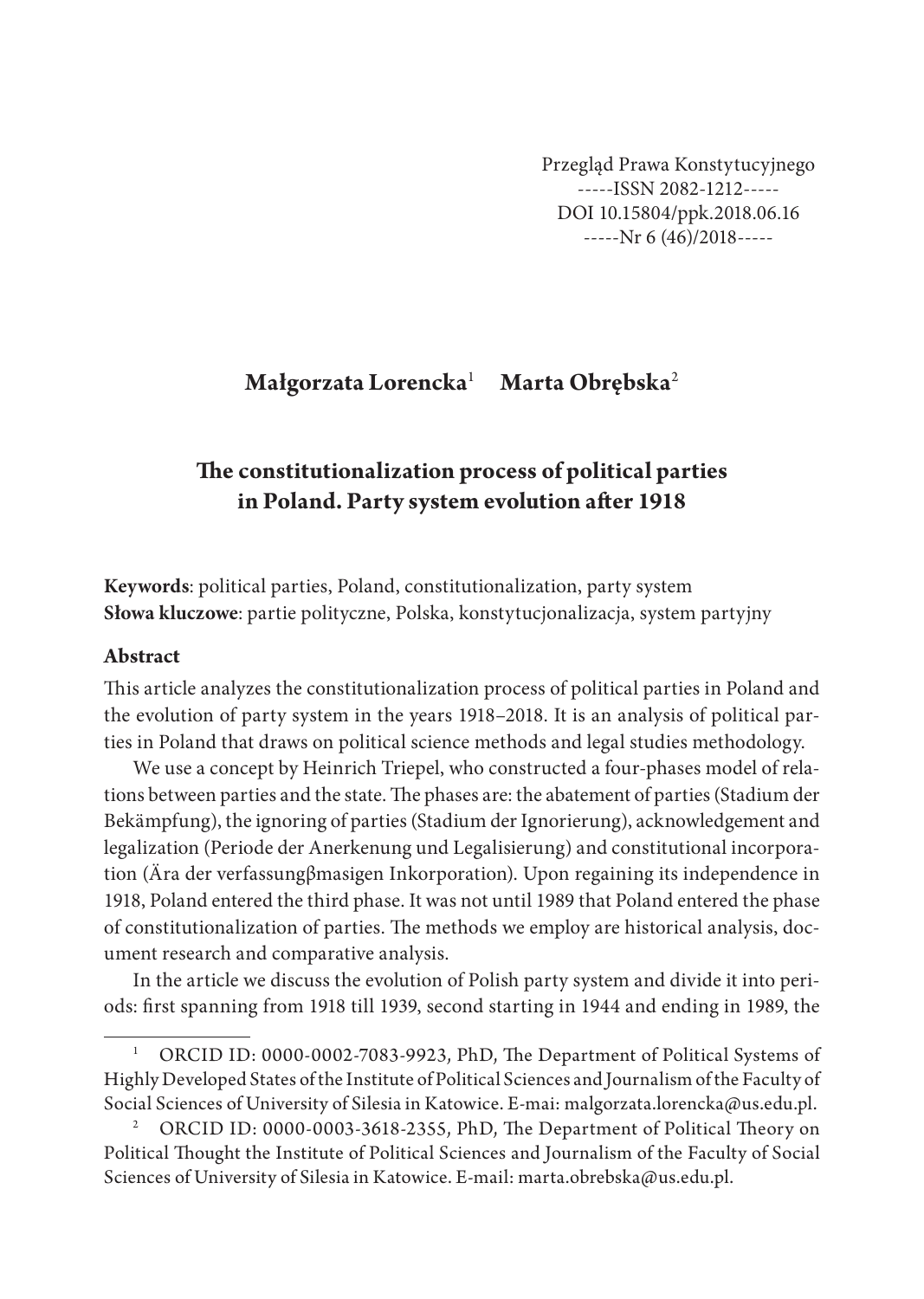last one beginning in 1990. We conclude that the party system in Poland after 1989 underwent a long process of changes. It moved from a system of extreme party fragmentation to a system of imperfect bipartisan competition. What is more, the process of stabilization of electoral law and the institutionalization of political parties contributed greatly to the consolidation of the Polish party system.

#### **Streszczenie**

## **Proces konstytucjonalizacji partii politycznych w Polsce. Ewolucja systemu partyjnego po 1918**

Artykuł dotyczy procesu konstytucjonalizacji partii politycznych w Polsce w latach 1918– 2018 oraz ewolucji systemu partyjnego. Stanowi on studium prawno-politologiczne funkcjonowania partii politycznych w Polsce.

W analizie wykorzystana została przede wszystkim koncepcja Heinricha Triepela, który ujął relację między państwem a partiami w 4 stopniowym podziale: stadium zwalczania (Stadium der Bekämpfung), ignorowania (Stadium der Ignorierung), uznawania i legalizacji (Periode der Anerkenung und Legalisierung) oraz konstytucyjnej inkorporacji (Ära der verfassungβmasigen Inkorporation). Polska odzyskując niepodległość 1918 roku weszła od razu w trzecie stadium, natomiast dopiero po drugiej wojnie światowej w stadium konstytucjonalizacji partii. Wykorzystane metody badawcze to analiza historyczna, analiza dokumentów oraz porównawcza.

W artykule omówiono etapy rozwoju systemu partyjnego dzieląc je na etap dwudziestolecia międzywojennego 1918–1939, lata 1944–1989, okres lat 1990–2018. Konstatując, system partyjny w Polsce po 1989 roku podlegał długotrwałemu procesowi zmian i ewoluował od system sfragmentaryzowanego do system z niedoskonałą rywalizacją dwupartyjną. Stopniowy proces stabilizacji regulacji prawnych dotyczących wyborów oraz instytucjonalizacja partii politycznych przyczyniły się do konstytucjonalizacji system partyjnego.

\*

#### **I. Introduction**

Heinrich Triepel, in his work *Die Staatsverfassung und die politischen Parteien* first published in 1927, constructed a four-phases model of relations between parties and the state. The phases are: the abatement of parties (*Stadium*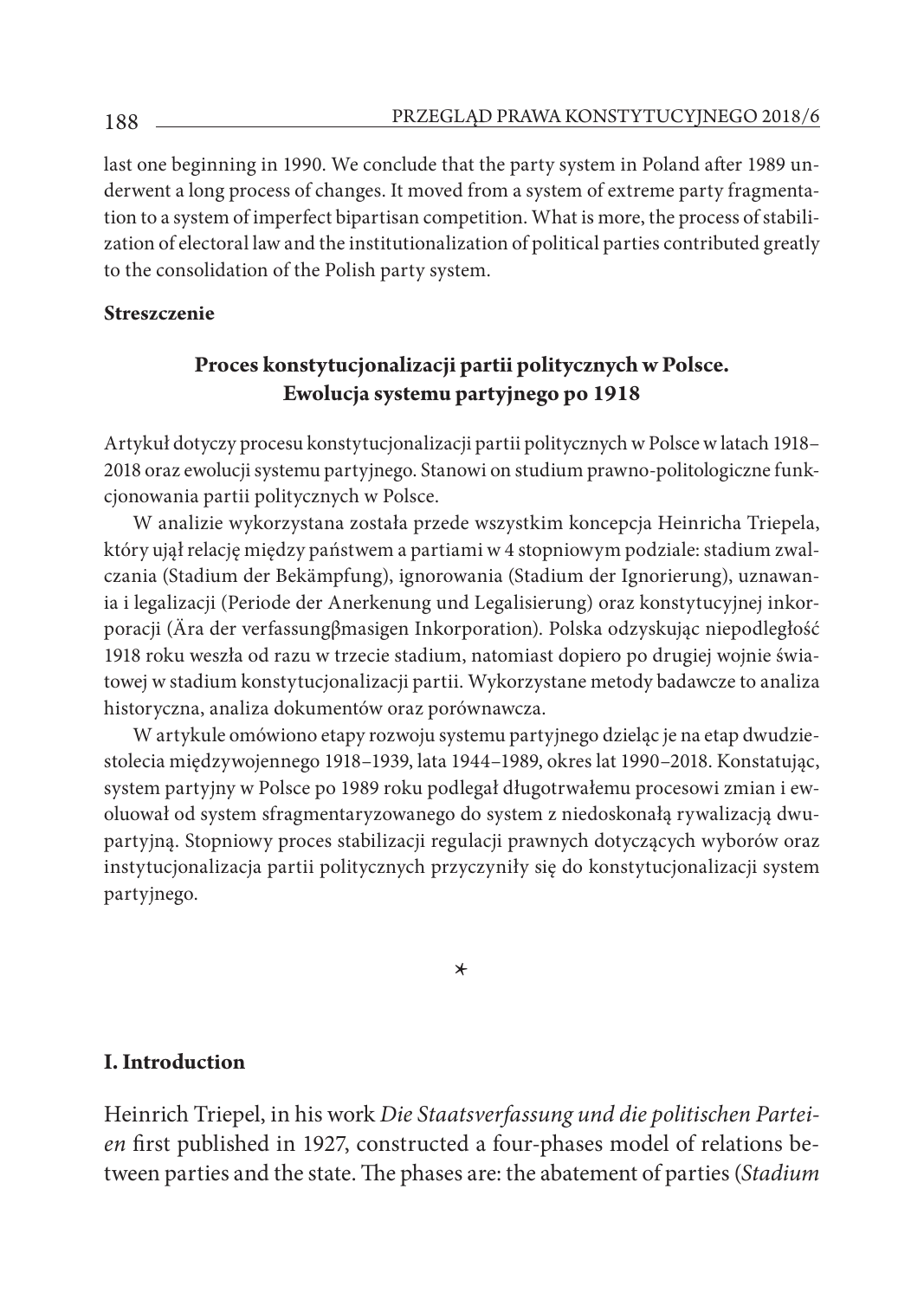*der Bekämpfung*), the ignoring of parties (*Stadium der Ignorierung*), acknowledgement and legalization (*Periode der Anerkenung und Legalisierung*) and constitutional incorporation (*Ära der verfassungβmasigen Inkorporation*). For him a political party is an association established with the aim of gaining power in order to attain political goals. Gradually, with the process of enfranchisement in the XIX century political parties became the fundament of representative democracy.

In the first phase, following the thought of J.J. Rousseau, parties were seen as a "hostile element" between a group of citizens and the whole nation – element that distorted nation's will. In the next phase – Ignorierung, at first, law ignored the existence of parties but soon the political reality made it impossible. What authorities did was to enact laws that forbid the existence of some types of parties, without trying to fight all of them. In the third phase what was being pursued was influencing party politics. Acts, statutes and other regulations formally recognized the existence of political parties in and outside of parliaments (one of the first signs of the change were Primary Elections regulations in the USA). The fourth phase of constitutional incorporation means not only freedom of association and assembly but also designing elaborate regulations pertaining to the functioning of political parties. Those processes do not necessarily need to lead to direct expression of the role of the political parties in the creation of the government and political decision making in the constitution.

In the XIX century Poland was partitioned. That is why freedom of association, at first pertaining only to associations and not political parties was regulated by Austrian, German and Russian law. Polish lands under the partition of the Habsburg Empire adopted The Law of Association Right from 5th November 1867. In the Kingdom of Prussia freedom of associations was granted in the constitution from 1871, then the Act on Associations from 9th April 1908 developed the rules for associations<sup>3</sup>. The most significant regulations for institutionalization of political organizations in Poland were introduced in the Russian Empire. Upon regaining its independence in 1918, Poland based its regulations on Russian ones. The most important provisions worth mentioning are

<sup>3</sup> M. Chmaj, M. Zmigrodzki, *Status prawny partii politycznych w Polsce*, Toruń 1995, pp. 29–30.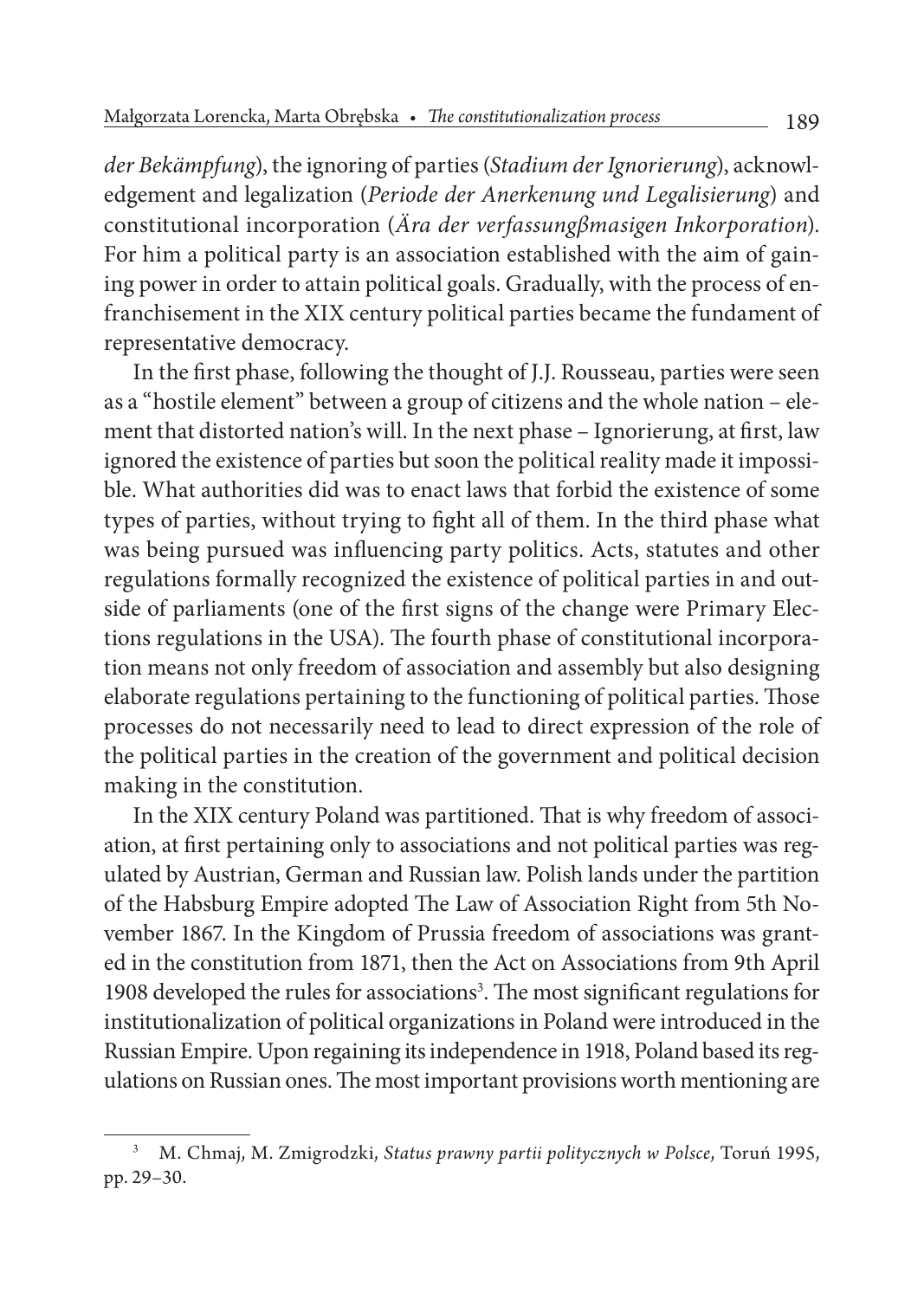ones from the XIV volume of the Book of Laws from 1906, pertaining to illegal and secret associations<sup>4</sup>. After 1918 Poland entered the third phase. It was not until 1989 that Poland entered the phase of constitutionalization of parties.

## **II. Constitutionalization process of political parties in Poland**

II RP did not have separate acts that regulated the functioning of political parties. Both Constitution from 1921, and Constitution from 1935 regulated only right to association. By the power of the act from 3rd January1919, all associations were to be registered. And before a new act was enacted, it was to be done according to the rules set in the Russian Act from 1906<sup>5</sup>. The next phase of the institutionalization of political parties in Poland began with the enactment of *Prawo o stowarzyszeniach* from 27th October 1932 (presidential ordinance). It was supplemented with two additional documents – ordinances of the Home Office Minister: *O rejestracji stowarzyszeń* from 10th December 1932 and *O przystosowaniu stowarzyszeń i spraw będących w toku do przepisów prawa o stowarzyszeniach* from 7th December 1932. Article 1 of the presidential ordinance stated that "Polish citizens have the right to form associations which aims, organization and actions do not break the law and do not endanger the public safety". It also forbid the formation of associations which members would be fully subjugated to the association's executives and associations that linked political and physical fitness goals (to prevent the creation of paramilitary organizations). The act mentioned 3 types of associations: regular, registered and working for public well-being<sup>6</sup>.

Between 1944–1989 the legal status of political organizations was complicated. As M. Chmaj and M. Żmigrodzki note, "whether a particular pary's actions were deemed legal or illegal depended not on the legal provisions but on the will of the centre making the decisions"7 . Communists, in power till 1989, accepted only small and subordinate parties. Regulations from 1932 pertaining to associations were repeatedly amended.

<sup>4</sup> M. Chmaj, *Prawna instytucjonalizacja partii politycznych w Polsce*, Lublin 1994, pp. 37–38.

<sup>5</sup> M. Chmaj, M. Zmigrodzki, *Status prawny partii...,* p. 37.

<sup>6</sup> P. Suski, *Stowarzyszenia i fundacje*, Warsaw 2008, pp. 24–25.

<sup>7</sup> M. Chmaj, M. Zmigrodzki, *Status prawny partii...,* p. 37.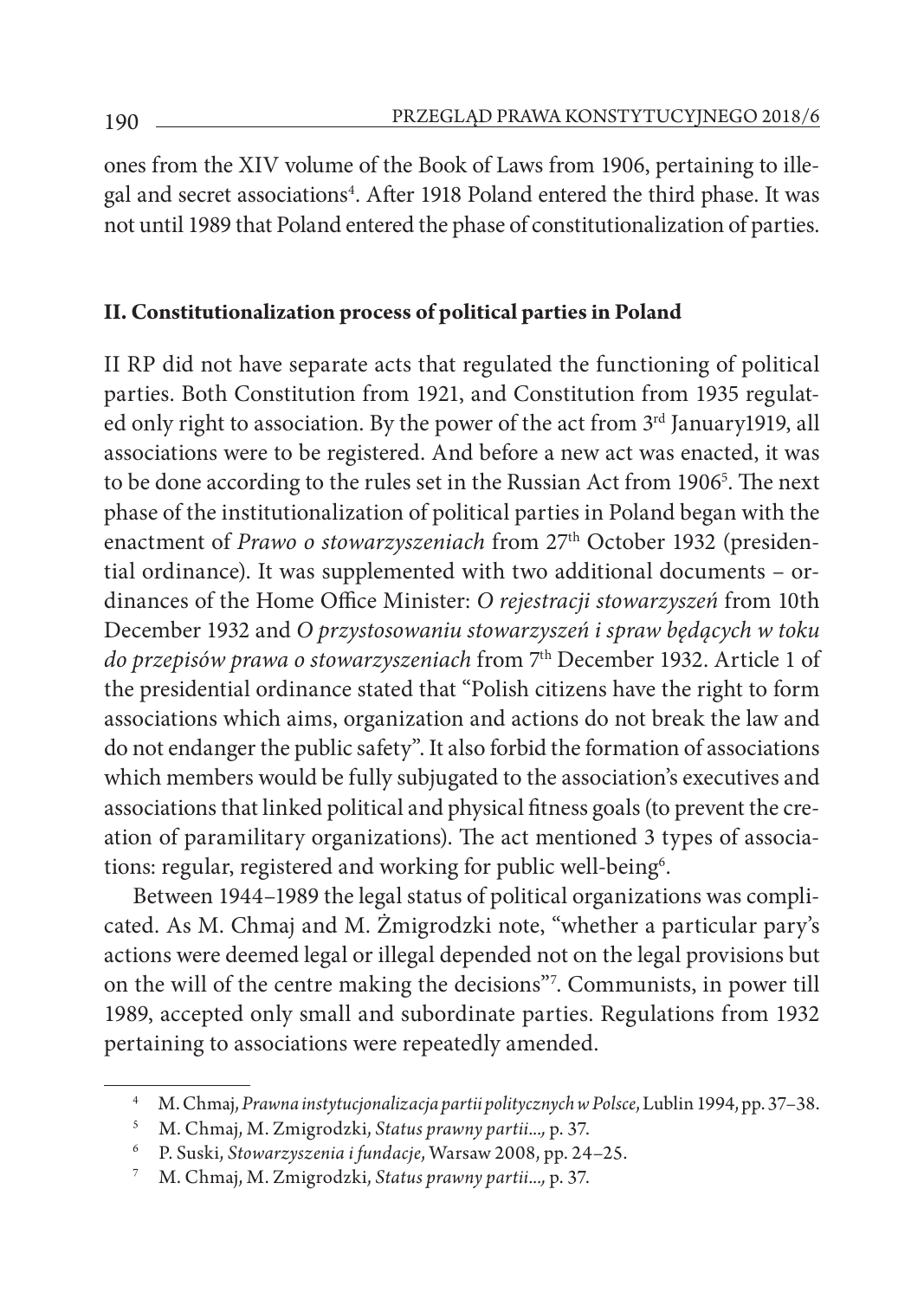Till the amendment of the Constitution in 1976, legal status of political parties had been regulated only by normative acts of special character<sup>s</sup>. The Communist Party was deemed to be "the leading force of the society in the building of socialism". The Constitution also defined relations between the communist party – PZPR (Polish United Workers' Party) and United People's Party, Democratic Party and Patriotic Movement for National Rebirth (since 1983). P. Winczorek notes that their constitutionalization proved that the presidential ordinance from 1932 was not respected<sup>9</sup>. § 3 of the Art. 3 of the Constitution from 1952 was supplemented with the word "party" without any definition of it.

Next important step was the compromise reached during the Round Table discussions in 1989. It assumed the functioning of opposition organizations as associations and not parties, but it initiated the process of political transformation in the direction of political pluralism. A symbolic end to the previous period was the changing of the Constitution in December 1989. The phrases about the leading role for the PZPR were removed. A new provision had been introduced: "Political parties shall be founded on the principle of voluntariness and upon the equality of Polish citizens, and their purpose shall be to influence the formulation of the policy of the State by democratic means". Constitutional Tribunal was granted power to rule whether a political party's goals or action stand in opposition to the Constitution $10$ .

After first parliamentary election, not fully free, on 28th July 1990 an act on political parties was adopted. In Art. 1 a provision was added, that party's goal is to "take part in public life, especially by exerting an influence on the formulation of the state policy and governing". New law was too vague and general (the whole act consisted of 6 articles)<sup>11</sup>.

Already in 1989, provisions of the new constitution were being discussed. On 17th October 1992 the so called Small Constitution was adopted. It advanced a rationalized parliamentary model<sup>12</sup>. On 2nd April 1997 National Assembly

<sup>8</sup> M. Chmaj, *Prawna instytucjonalizacja partii...,* p*.* 43.

<sup>9</sup> P. Winczorek, *Status prawny partii politycznych*, "Prawo i życie", 8 października 1988.

<sup>10</sup> M. Chmaj, M. Zmigrodzki, *Status prawny partii...,* p. 40.

<sup>11</sup> M. Chmaj, *Prawna instytucjonalizacja partii...,* p*.* 50; M. Chmaj, M. Zmigrodzki, *Status prawny partii...,* p. 58.

<sup>12</sup> L. Garlicki, *Polskie prawo konstytucyjne. Zarys wykładu*, Warsaw 2015, p. 31.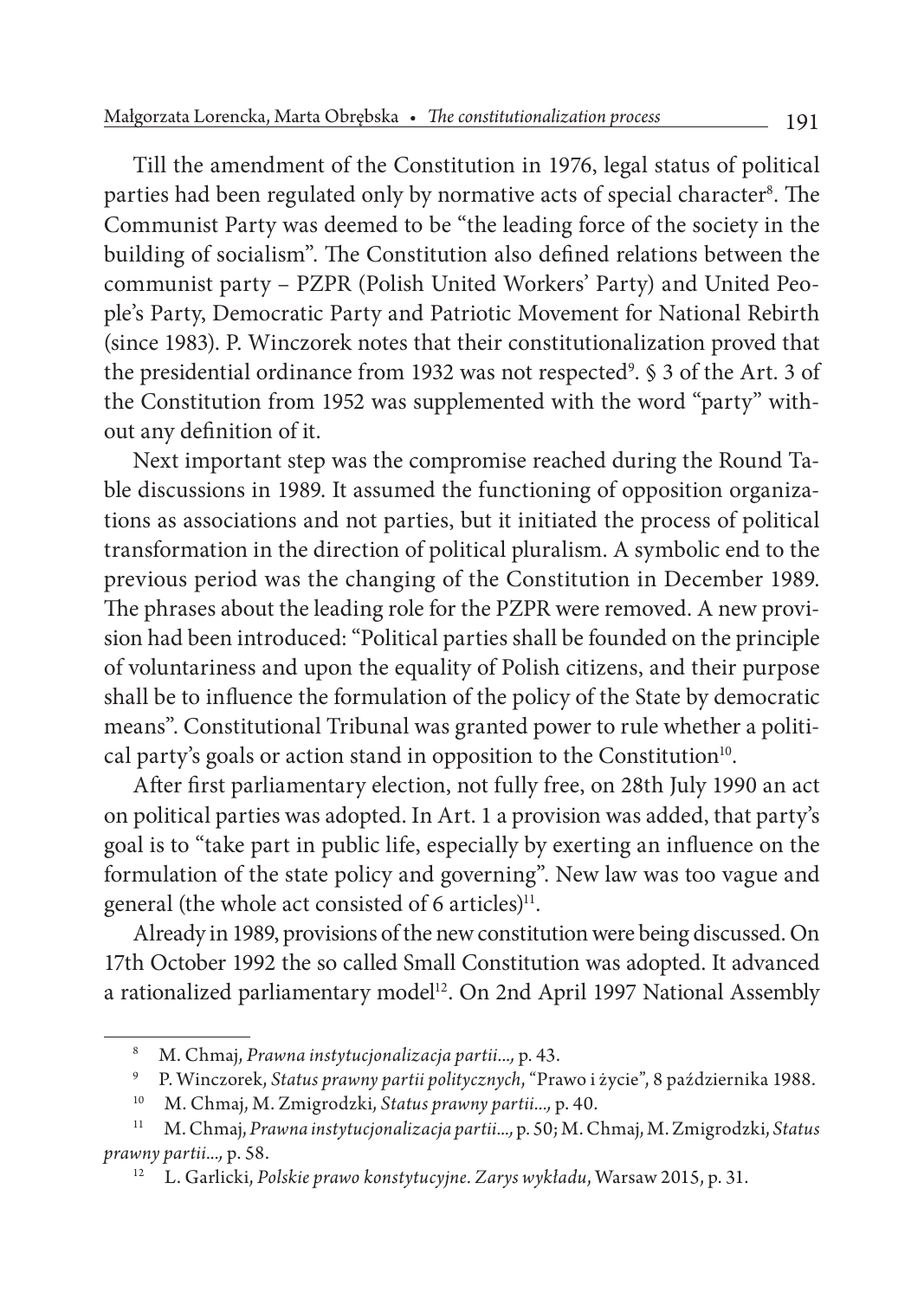adopted the latest Constitution. In accordance with Art. 11 freedom of the creation and the functioning of political parties is guaranteed<sup>13</sup>. In accordance with Art. 11 "The Republic of Poland shall ensure freedom for the creation and functioning of political parties. Political parties shall be founded on the principle of voluntariness and upon the equality of Polish citizens, and their purpose shall be to influence the formulation of the policy of the State by democratic means". It is worth noting, that Art. 13 of the Constitution forbids the existence of political parties "whose programmes are based upon totalitarian methods and the modes of activity of nazism, fascism and communism"14.

On 27th June1997 a new act on political parties was introduced. Its provisions contained regulations granting the Constitutional tribunal right to check whether political party's aims and actions are not breaking the Constitution.

Summing up, in Poland, the full process of constitutional incorporation of parties (Ära der verfassungβmasigen Inkorporation), as in H. Triepel's conception, was possible only after 1989, with the passing of the Constitution from 1997.

## **III. Evolution of party system in the years 1918–2018**

After regaining its independence Polish political system was characterized by a multi-party political scene<sup>15</sup>. It was caused by a number of factors: complex social structure of Polish society divided into social classes, multinational character of the society and differences caused by functioning under three distinct political entities during the partition period<sup>16</sup>. By the court ruling, since 1919, Communist Party was banned.

Political parties that functioned in the Second Polish Republic could be divided into right, centre and left. Since 1922 also national minorities parties started to form<sup>17</sup>.

<sup>13</sup> *Prawo konstytucyjne,* ed. Z. Witkowski, Toruń 2013, pp. 99–101.

<sup>14</sup> B. Banaszak, *Konstytucja Rzeczypospolitej Polskiej. Komentarz*, Warsaw 2012, pp. 113–121.

<sup>15</sup> A. Ajnenkiel, *Konstytucje Polski 1791–1997*, Warsaw 2001, p. 158.

<sup>16</sup> J. Bardach, B. Leśniodorski, M. Pietrzak, *Historia ustroju i prawa polskiego*, Warsaw 1994, pp. 488–489.

<sup>17</sup> Ibidem, p. 489.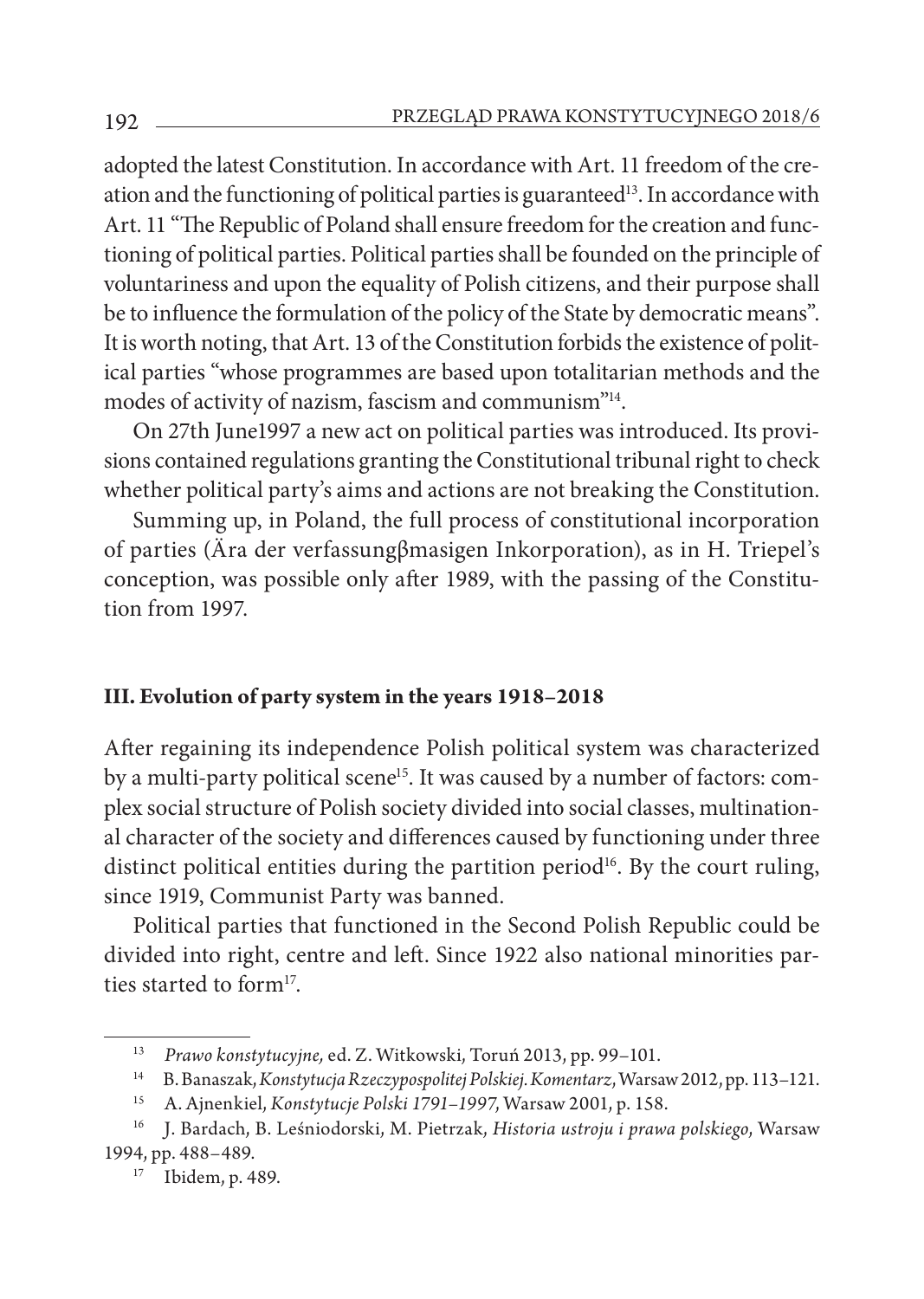The main strength on the right was National Democracy, formed in the end of the XIX century. In 1919 it changed its name to National Populist Union, in 1928 it changed its name again to National Party. Its leader was Roman Dmowski. Main tenets of its program were linked to national ideology and solidarity of the Polish society. After the May Coup in 1926 the organization gained an undemocratic trait.

In opposition to National Party was a group of people working closely with Marshal Józef Piłsudski. After the May Coup they created a political party **–**  Nonpartisan Bloc for Cooperation with the Government**.** It encompassed a lot of social groups. Among its main goals was to curtail the parliamentary powers and strengthen the government.

The party mosaic of the Polish interwar period was enriched by a couple of people's parties, which formed People's Party in 1931. Christian Democracy was represented mainly by Polish Christian Democratic Party, which joined forces with National Workers Party in 1937 to create Labour Party. Labour movement was also divided. The biggest was Polish Socialist Party. After the coup in 1926, the aforementioned organizations became opposition to Józef Piłsudski.

After Second World War political parties tried to rebuild themselves. However, with the passing of the Constitution in 1952, Poland became an undemocratic state under the rule of the Communist Party<sup>18</sup>.

After 1989, the democratization of political system in Poland led to the adoption of political pluralism principle. On 28th July 1990, the first act on political parties was adopted. The document allowed the functioning of both registered and non-registered parties. The aim of such legal solutions was to attain as broad participation in elections as possible. In 1997 the constitution was adopted and along it also another act on political parties. It entailed more formal requirements and registration of parties. New legal acts led to the development of a multipartisan system in Poland.

An important role in the evolution of Polish party system after 1989 was played by the instability of the Sejm electoral system<sup>19</sup>. Out of the five par-

<sup>18</sup> M. Chmaj, *Restytucja i petryfikacja zasady pluralizmu politycznego w Polsce*, [In:] *Dwadzieścia lat transformacji ustrojowej w Polsce,* ed. M. Zubik, Warsaw 2010, pp. 357–358; A. Czubiński, *Historia Polski 1864–2001*, Wrocław 2002, pp. 224–325.

<sup>19</sup> A. Antoszewski observed, the most evident characteristic of the process of development of electoral democracy in Poland is the instability of the Sejm electoral system: A. Antosze-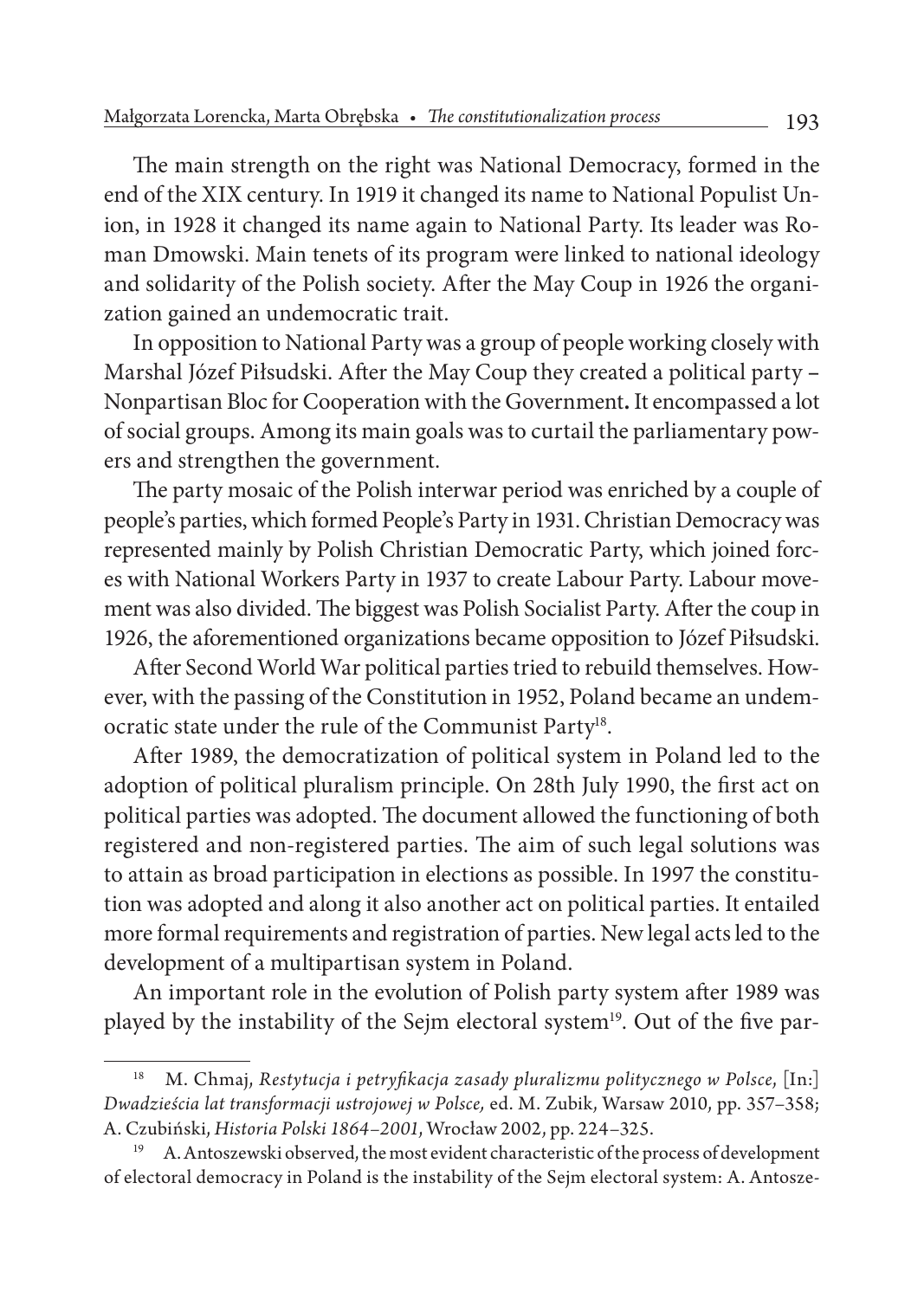liamentary elections in the 1989–2001 period, only two were organized on the basis of the same election ordinance. Since 2005, the rules of organizing elections have been similar. Now all regulations can be found in the Electoral Code of 5th January 2011<sup>20</sup>. The instability of electoral regulations has led to greater instability of the party system. One can discern three stages of the evolution of the party system in Poland after 1989<sup>21</sup>.

First stage, in the years 1989–1993, saw the disintegration of important during the first years of transformation political movements such as Solidarność and post-communist left wing. Apart from the 1989 election, a proportional election formula was applied in Sejm elections. In the parliamentary election in 1991 the country was divided into 37 electoral districts receiving 7 to 17 seats each<sup>22</sup>. Out of the 460 Sejm seats, 69 were divided into party lists at the national level using the modified Sainte-Laguë method. To receive extra seats an entity had to get at least 5% of votes nationwide or attain seats in at least 5 electoral districts. However, most of the seats were allocated to lists at the electoral district level with the use of the Hare-Niemeyer method. There was no threshold at this level. Such a construction of methods, considered to favor weaker parties, led to the division of seats in Sejm between 29 electoral committees. A minimum share had not been established. All this led to a high level of party fragmentation and difficulties with forming a stable cabinet.

Second one, in the years 1993–2004, was the stage of natural two-block character based on the influence of post-communist division. It began with the adoption of a new Sejm election ordinance and an early election. The number of electoral districts was increased up to 52 and three election thresholds were introduced: 5% of votes for a political party, 8% for an electoral coalition nationwide, and 7% for the national list. The methods of seat allocation used in earlier elections were replaced with the D'Hondt method. The election resulted in power alternation. Left wing parties – Democratic Left Al-

wski, *Ewolucja systemu wyborczego do Sejmu*, [In:] *Demokratyzacja w III Rzeczypospolitej,* ed. A. Antoszewski, Wrocław 2002, p. 51.

<sup>20</sup> K. Skotnicki, *Kodeks wyborczy. Wstępna ocena,* Warsaw 2011.

<sup>21</sup> W. Wojtasik, *System partyjny i partie polityczne w procesie transformacji systemowej*, [In:] *Transformacja systemowa w Polsce 1989–2009. Próba bilansu,* eds. R. Glajcar, W. Wojtasik, Katowice 2009, pp. 152–153.

<sup>22</sup> R. Alberski, *Wpływ systemu wyborczego na proces zmiany systemu partyjnego w Polsce w latach 1991–2007*, [In:] *Transformacja systemowa w Polsce...*, p. 140.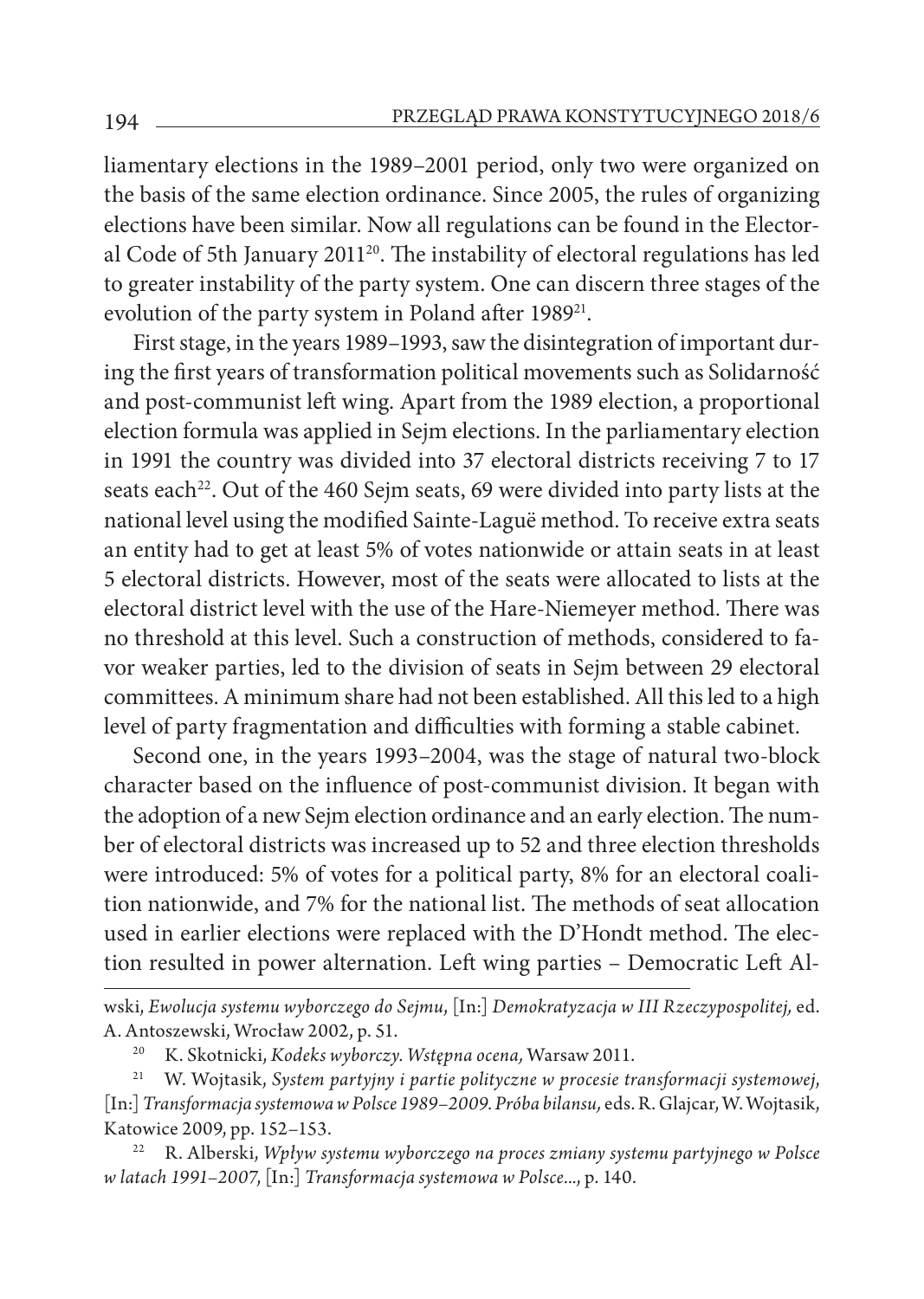liance (*Sojusz Lewicy Demokratycznej*, SLD) and Labour United (*Unia Pracy*, UP) – were the winners of the election. They formed the government with the pivotal Polish Peasants' Party (*Polskie Stronnictwo Ludowe*, PSL) whereas a number of right wing parties were left out. SLD was overrepresented, receiving  $20.4\%$  of votes but 37.17% seats<sup>23</sup>.

Third stage, starting with the year 2004 meant the marginalization of the post-communist left wing and dominance of right wing parties. In 2001 two new political parties were established – Civic Platform (*Platforma Obywatelska*, PO) and Law and Justice (*Prawo i Sprawiedliwość*, PIS). They replaced earlier coalitions. Law and Justice began a gradual process of dominance of right wing forces in Polish party system with the marginalization of the left wing. What is important for this phase is the stabilization of electoral rules in 2005. This, again, led to substantial changes in the party scene. The 2005 election proved to be of a great consequence for the contemporary Polish party system<sup>24</sup>. PIS redefined the main dimension of party competition, replaced historical and cultural differences that previously underlined it with economic ones<sup>25</sup>. Since 2005, the division into the `liberal Poland` identified with PO and the `solidary Poland` of PiS has become clearer for the voters than the division into left and right wing. This has been proven by Research of the Polish General Election Survey<sup>26</sup>. Political competition between two post-Solidarność parties, PiS (the right-wing) and PO (the centre-right) is now a characteristic feature of Polish party system. It also makes it different from the contemporary standards of western democracies. This direction of changes has been confirmed by the parliamentary election in 2015. PiS was the unquestionable winner. It received the absolute majority of seats in the Sejm and became the first party that gained independent majority in the parliament after 1989<sup>27</sup>.

The contemporary Polish party system is also characterized by the emergence of populist political forces, such as Palikot Movement (*Ruch Palikota*),

<sup>25</sup> A. Pacześniak, *Europeizacja polskich partii politycznych,* Warsaw 2014, p. 84.

<sup>23</sup> R. Glajcar, *System wyborczy w Polsce*, [In:] *Ustrój polityczny RP, Wprowadzenie,* eds. R*.* Glajcar, J. Okrzesik, W. Wojtasik, Bielsko-Biała 2006, p. 32.

<sup>24</sup> R. Markowski, *Wybory 2005 – chaos czy restrukturyzacja systemu partyjnego?*, [In:] *Wybory 2005. Partie i ich programy,* eds. by I. Skłodkowska, A. Dołbakowska, Warsaw 2006, p. 18.

Ibidem.

 $27$  In the 2007–2015 period, PO existed as a political coalition with PSL.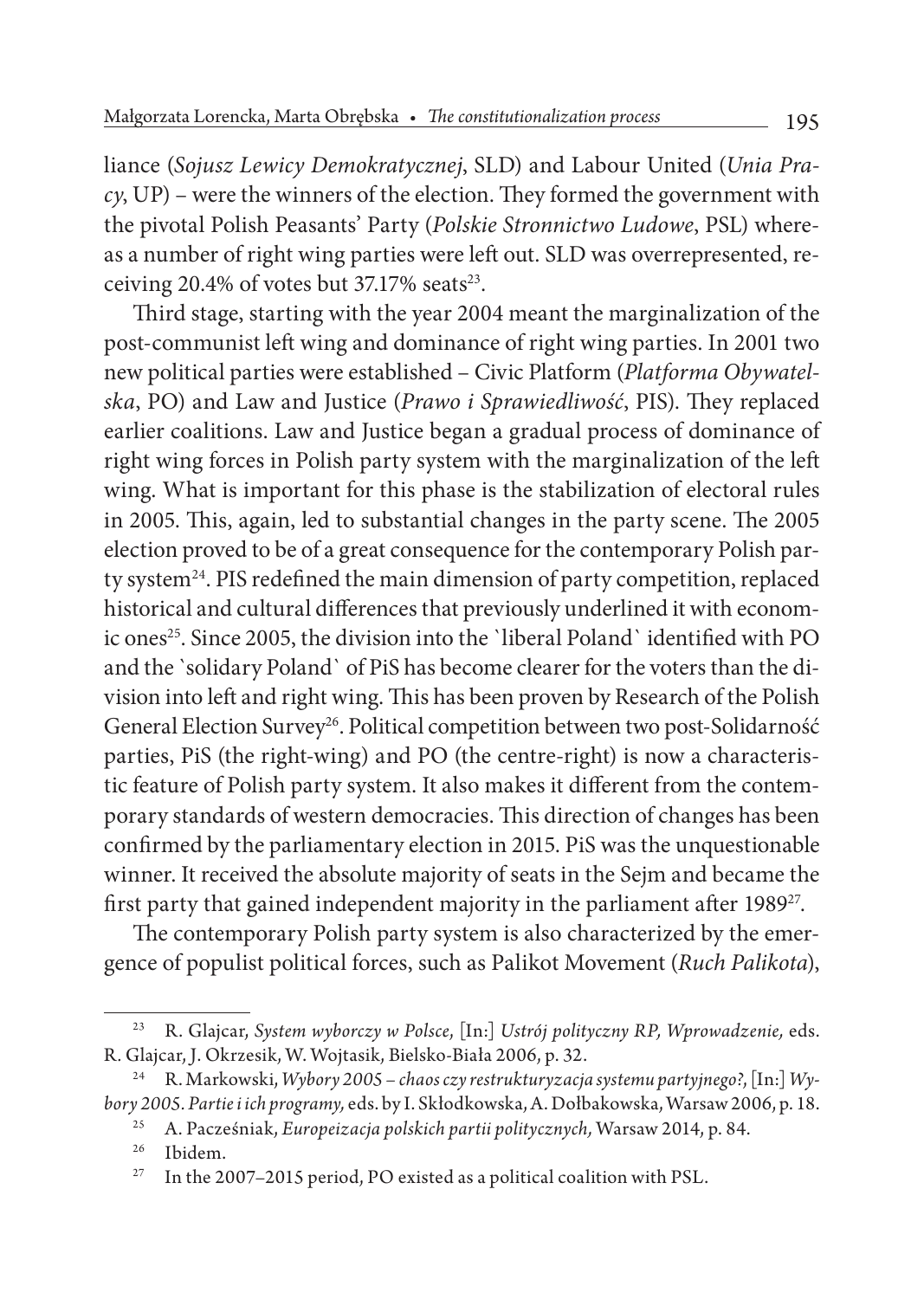Kukiz'15, Modern (*Nowoczesna*), or in the past, Self-Defence (*Samoobrona*). They evolved from the common dissatisfaction. What is important to note, though, is that the aggregation level of support for the two main political parties is growing. Some advantageous changes in the system also include the power alternation process – first between the right and left wing, and now, between PIS and PO.

As a negative feature of Polish transformation one can consider the low level of participation in election<sup>28</sup>. Another negative characteristic is the high level of electoral volatility<sup>29</sup>. Also, what may be considered as a feature of the established system, are very antagonistic relations between main political parties.

#### **IV. Conclusions**

The party system in Poland after 1989 was subject to a long process of changes. It evolved from the system of extreme party fragmentation up to imperfect bipartisan competition. The stabilization of electoral law regulations and the institutionalization of political parties contributed to the consolidation of the party system. Along these changes the process of constitutionalization of political parties evolved. First, by the introduction of the political pluralism principle, then by strengthening it with provisions found in the Act on Political Parties from 1990. Transformation period of the Polish system has been supplemented with the passing of the Constitution in 1997.

In the years 1918–2018 the full constitutionalization of political parties has been completed only in the last thirty years. It has been a complex and difficult process, conditioned by a thorough political transformation. It is important to note, that during the hundred years of Polish independence, the state has been democratically governed for only 35 years. The lack of continuity of the state, authoritarian regime initiated after the coup in 1926 and the communist system introduced in Poland after 1945 have all exerted a great influ-

<sup>28</sup> A.K. Piasecki, *Wybory w Polsce 1989–2011,* Cracow 2012, p. 203.

<sup>29</sup> Between 1993 and 2005, electoral volatility between blocks almost doubled: R. Markowski, *System partyjny czy zbiorowisko partii?O stabilnym rozchwianiu polskiej polityki*, [In:] W*ymiary życia społecznego. Polska na przełomie XX i XIX wieku,* ed. M. Marody, Warsaw 2007, pp. 248–249.